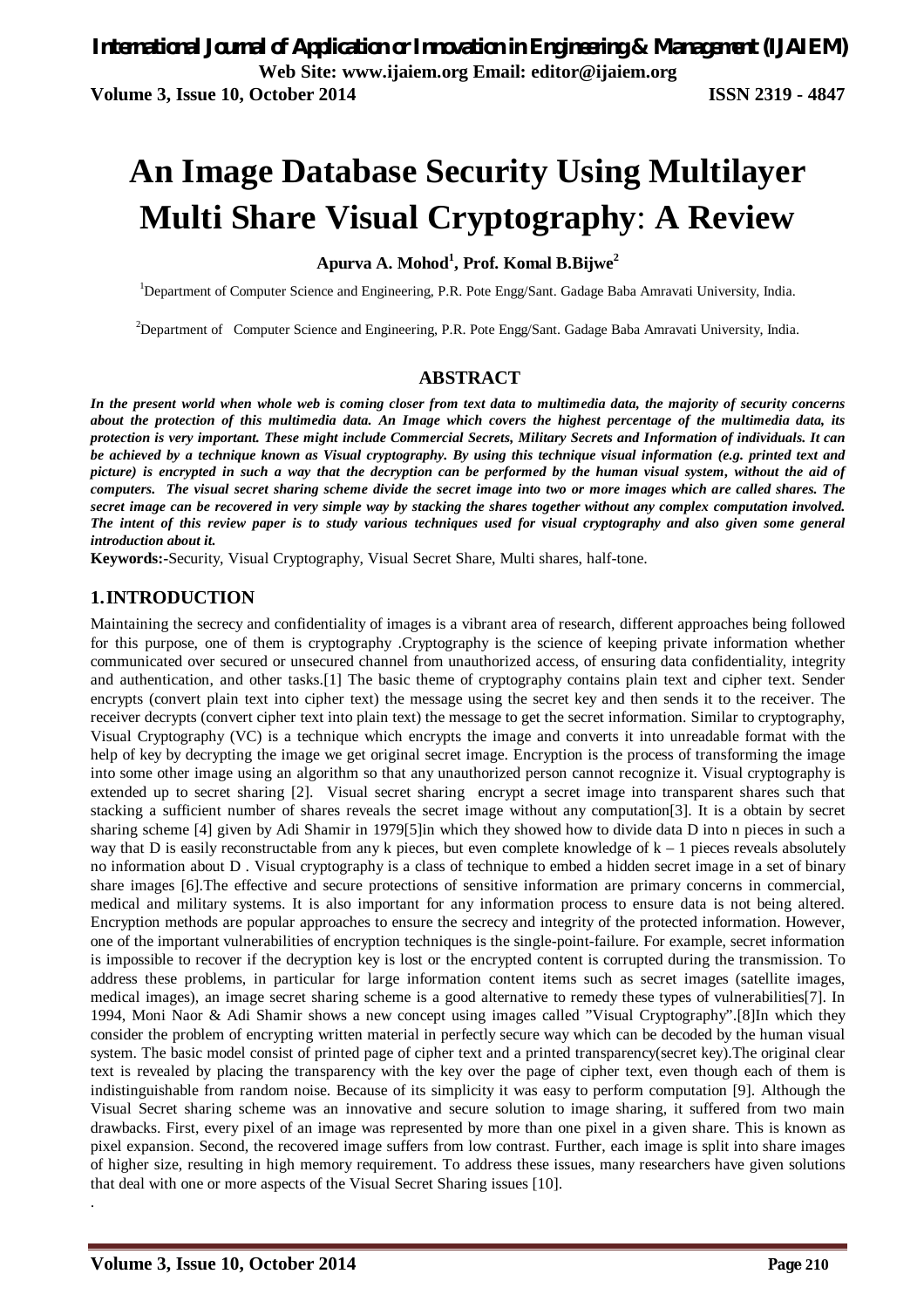# *International Journal of Application or Innovation in Engineering & Management (IJAIEM)* **Web Site: www.ijaiem.org Email: editor@ijaiem.org**

# **Volume 3, Issue 10, October 2014 ISSN 2319 - 4847**

# **2.LITERATURE SURVEY**

Visual cryptography was originally invented and pioneered by Moni Naor and Adi Shamir [8] in 1994 at the Eurocrypt conference. The (k, n) Visual Cryptography Scheme can decode the concealed images without any cryptographic computations. It contain black and white pixel only and it was for sharing single secret. The secret image is divided into exactly two random shares i.e. Share1 and Share2. To reveal the original image, both shares are required to be stacked. They use complementary matrices to share a black pixel and identical matrices to share a white pixel. When two shares are superimposed, if two white pixels overlap, the resultant pixel will be white and if a black pixel in one share overlaps with either a white or black pixel in another share, the resultant pixel will be black. This implies that the superimposition of the shares represents the Boolean OR function. In Visual Cryptography Scheme, all n shares have equal importance. It may compromise the security of system. To overcome this problem, G. Ateniese, C. Blundo, A. DeSantis, and D. R. Stinson give a general access structure [11] in 1996. In which given set of n shares is divided into two subsets namely qualified and forbidden subset of shares as per the importance of shares. Any k shares from qualified subset of shares can reveal secret information, but less than k shares from qualified subset of shares can not reveal any secret information. Even k or more shares from forbidden set can't reveal secret information. The system was more secure and pixel expansion log n.It is also for sharing the single secret having black and white pixel only. Until year 1997 visual cryptography schemes were applicable to only black and white images. First gray colored visual cryptography scheme was developed by Verheul and Van Tilborg [12] for sharing single secret. Colored secret images can be shared with the concept of arcs or MDS codes. In colorful visual cryptography one pixel is transformed into m sub pixels, and each subpixel is divided into c color regions. In every sub pixel, there is exactly one color region colored, and all the other color regions are black. The color of one pixel depends on the interrelations between the stacking of sub pixels. For a colored visual cryptography scheme with c colors, the pixel expansion m is  $cx$  3. The share generated were meaningless. In 2000 Ching-Nung Yang and Chi-Sung Laih [13] ,presented new constructions of colored Visual secret sharing schemes. The construction methods are based on the modification and extension of the black & white Visual Secret Sharing schemes and get much better block length than the Verheul-Van Tilborg scheme [12]. They improve the pixel expansion from c x 3 to c x 2. This scheme was also developed for sharing a single secret and shares generated were meaningless. Nakajima, M. and Yamaguchi, Y.[14],developed Extended visual cryptography scheme (EVS) in 2002. An EVC provide technique to create meaningful shares instead of random shares of traditional visual cryptography and help to avoid the possible problems, which may arise by noise-like shares in traditional visual cryptography. It showed a method to improve the image quality of the output by enhancing the image contrast beyond the constraints given by the previous studies. The method enables the contrast enhancement by extending the concept of error and by performing half toning and encryption simultaneously. This paper also describes the method to improve the quality of the output images. Visual Cryptography Scheme for Grey images by dithering technique was given by Chang-Chou Lin, Wen-Hsiang Tsai[15]in 2003. Instead of using gray sub pixels directly to construct shares, a dithering technique is used .The overall effect of the proposed method is the achievement of visual encryption and decryption functions for gray-level images. Extension of visual cryptography for binary to gray-level ones is useful for wider applications. An input gray-level image is first converted into an approximate binary image by dithering technique, and a visual cryptography method for binary images is then applied to the resulting dither image. This scheme possesses the advantages of inheriting any developed cryptographic technique for binary images and having less increase of image size in ordinary situations. The decoded images can reveal most details of original images. Most visual cryptographic methods utilize the technique of pixel expansion, because of which the size of the shares to be much larger than that of the secret image. This situation is more critical for grey-level and chromatic images. In 2005 Young-Chang Hou and Shu-Fen Tu[16],propose a multi-pixel encoding method for grey-level and chromatic images without pixel expansion. They have utilized two  $n \times r$  basis matrices to simultaneously encrypt r successive white or black pixels each time. The probability of these r pixels being colored black depends on the ratio of blacks in the basis matrices. The experimental results show that the shares are not only the same size as the secret image, but also attain the requirement of security. Also the superimposed images have good visual effect. In 2006 Zhi Zhou, Gonzalo R. Arce, and Giovanni Di Crescenzo[17],suggested a novel technique named halftone visual cryptography to achieve visual cryptography via halftoning. It simulates continuous tone imagery through the use of dots, which may vary either in size, in shape or in spacing.It is Based on the blue-noise dithering principles, the proposed method utilizes the void and cluster algorithm to encode a secret binary image into n halftone shares carrying significant visual information. The visual quality of obtained halftone shares is observably better than any available visual cryptography method known to date. It maintains good contrast and security and increases quality of the shares. In 2007 Shyong Jian Shyua, Yeuan-Kuen Leea,Shih-Yu Huanga Ran-ZanWangb and Kun Chena[18] were first researchers to advise the multiple secrets sharing in visual cryptography. This scheme encodes a set of  $n>=2$  secrets into two circle shares such that none of any single share leaks the secrets. The n secrets can be revealed one by one by stacking the first share and the rotated second shares with different rotation angles. This technique was developed for sharing multiple secret in black and white visual cryptography scheme. This is the first true result which shows the sharing ability in visual cryptography up to any general number of multiple secrets in two circle shares. In 2008 Hsien-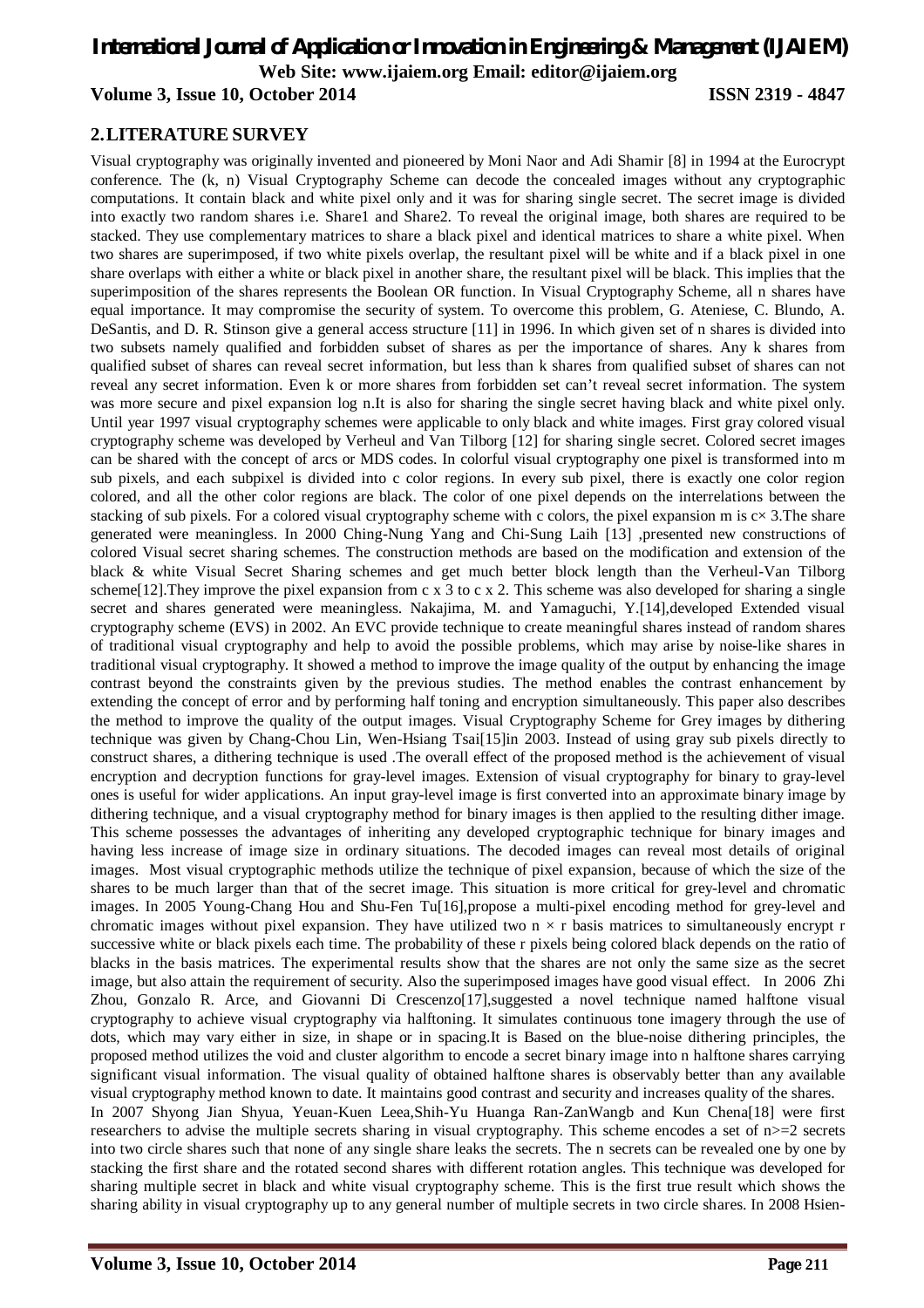# *International Journal of Application or Innovation in Engineering & Management (IJAIEM)* **Web Site: www.ijaiem.org Email: editor@ijaiem.org Volume 3, Issue 10, October 2014 ISSN 2319 - 4847**

Chu Wu, Hao-Cheng Wang and Rui-Wen Yu [19] proposed a color visual cryptography scheme producing meaningful shares .The scheme uses halftone technique, secret coding table and cover coding table to generate two meaningful shares without increasing the security risks on the secret image. The secret image can be decrypted by stacking the two meaningful shares together. This scheme is perfectly applicable and achieves a high security level they extend a single pixel into a 2×4 block. However, the size of the share remains the same as what happens in the 2×2 pixel expansion case. Also a considerable part of the storage space can be saved. A new reversible visual secret sharing method proposed in 2009 by Wen-Pinn Fang [20]. Without doing any computation, if we stack two transparencies directly, a secret image will appear. Again stack two transparencies but reversing one of transparencies, another secret image will unveil. Different from traditional reversible visual cryptography, the method has advantages and also will not have pixel expansion .They had used Random grid method. Besides, the same idea can be extended to complex style visual cryptography. It was for sharing multiple secret having black and white image .Rezvan Dastanian and Hadi Shahriar Shahhoseini 2011[21] proposed Multi Secret Sharing Scheme for encrypting two Secret Images into two Shares. By stacking two shares, first secret image appears and with stacking one of the shares with 90 degrees rotation in clockwise on other share appears the second secret image. At first, based on halftone technology secret images are transformed secret to binary images then dealer divides secret image1 to two shares, share a and share b, and secret image2 is also divided into two shares, share a', share b'. To make share A, dealer stacks share a' with 90 degrees rotation in counterclockwise on share A and for share B, share b stacking on share b'. Dealer distributes share A and B between two participants and for decryption with present two participants, by stacking share A and B, secret image I appears and stacking share A on share B with 90 degrees rotation in clockwise reveal secret image II. Anantha Kumar Kondra and Smt. U. V. Ratna Kumari[22] in 2012 Developed an Improved (8, 8) Color Visual Cryptography Scheme Using Floyd Error Diffusion solution which helps to identify the error in the shares and to verify the authentication. Using CRC algorithm, Color VC scheme and error diffusion method generates the quality shares and diffuses the errors and provides the security from threats like modification, fabrication, interception and shows the good results compared to the previous schemes and increases the security level. Error diffusion is used to construct the shares such that the noise introduced by the preset pixels is diffused away to neighbors when encrypted shares are generated. It is obvious that there is a tradeoff between contrast of encryption shares and the decryption share; however, reorganization of the colorful secret messages having even low contrast. In 2013 N. Askari, H.M. Heys, and C.R. Moloney[23] proposed An EVC Scheme Without Pixel Expansion For Halftone Images which contain method for processing halftone images that improves the quality of the share images. The size of the share images and the recovered image is the same as for the original halftone secret image. In this scheme the grey scale image is converted to halftone image and simple block replacement and balanced blocked replacement method are applied on it. The scheme maintains the perfect security of the original extended visual cryptography approach. By using an intelligent pre-processing of halftone images based on the characteristics of the original secret image, they have produce good quality images in the shares and the recovered image. In 2014 Shubhra Dixit, Deepak Kumar Jain and Ankita Saxena[9]proposed an approach for secret sharing using randomized VSS in which they propose new visual cryptography algorithm for gray scale image using randomization and pixel reversal approach. (2, 2) randomize visual cryptography in practice where the shares are generated based on pixel reversal, random reduction in original pixel and subtractions of the original pixel with previous shares pixel. The original secret image is divided in such a way that after OR operation of qualified shares we reveals the secret image. In the (3, 3) visual secret sharing scheme shares are generated based on pixel reversal, random reduction in original pixel and subtractions of the original pixel with previous shares pixel and storing the final value of the share pixel after reversal into the shares in round robin fashion. The result of the three shares and after OR operation using stacking of all these qualified shares the original secret reveal.

#### **2.1 TABLE**

| S.No. | Year | Author                                                           | Schemes And methodology                                                             | Advantages                                                                                               |
|-------|------|------------------------------------------------------------------|-------------------------------------------------------------------------------------|----------------------------------------------------------------------------------------------------------|
|       | 1994 | Moni Naor and Adi<br>Shamir[8]                                   | Visual<br>Cryptography<br>(k,n)<br>Scheme by Boolean OR function                    | First visual cryptography scheme,<br>secure and easy to implement.                                       |
| 2     | 1996 | G. Ateniese, C. Blundo, A.<br>DeSantis, and D. R.<br>Stinson[11] | General access structure scheme<br>forbidden<br>qualified<br>and<br>using<br>shares | It is more secure than scheme<br>[7]<br>proposed<br>and<br>pixel<br>in<br>expansion is reduced to log n. |
| 3     | 1997 | Verheul and Van Tilborg<br>[12]                                  | Gray colored visual cryptography<br>scheme using arcs or MDS codes                  | First<br>Visual<br>cryptography<br>technique performed on colour<br>images.                              |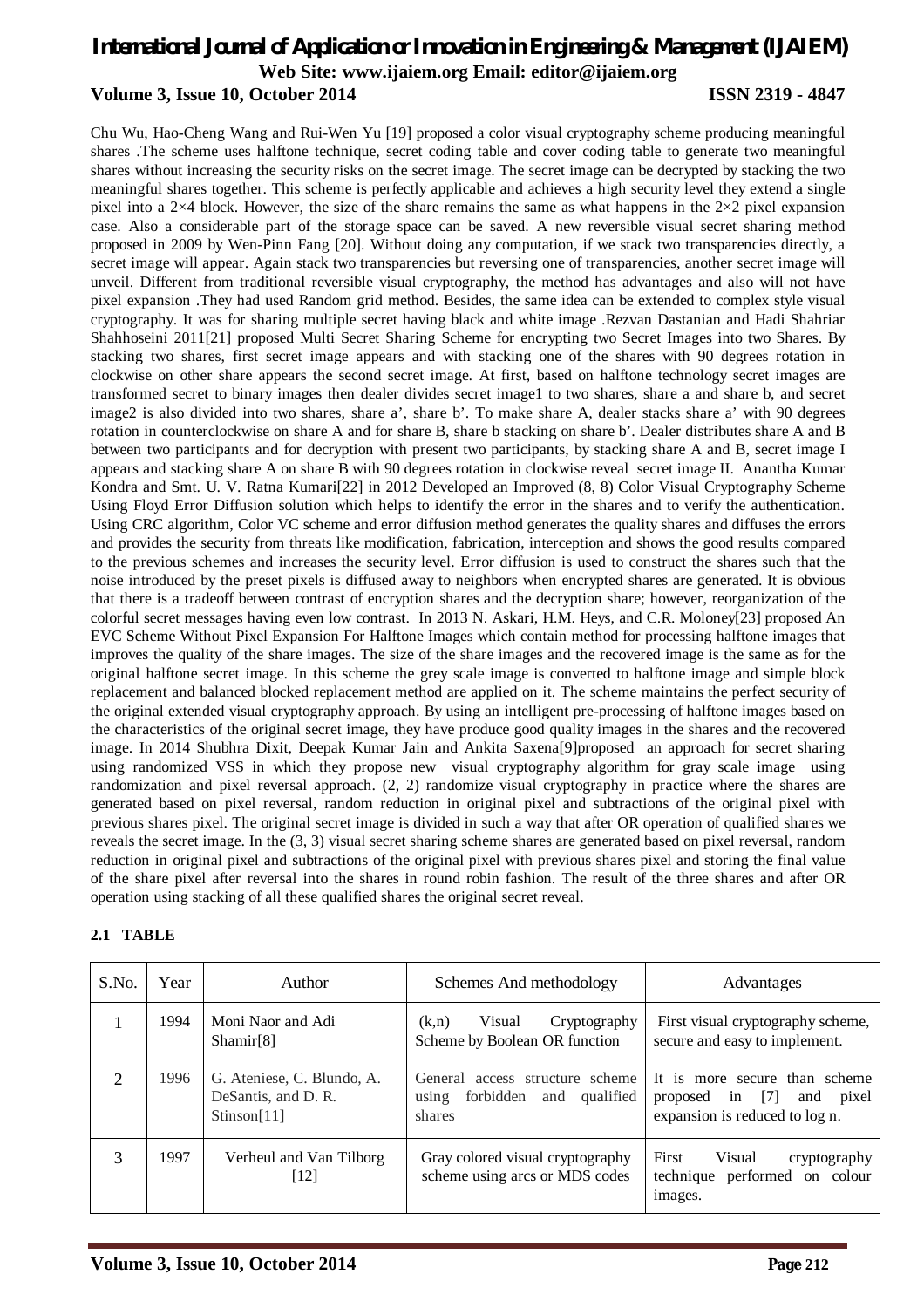# *International Journal of Application or Innovation in Engineering & Management (IJAIEM)* **Web Site: www.ijaiem.org Email: editor@ijaiem.org Volume 3, Issue 10, October 2014 ISSN 2319 - 4847**

| 4  | 2000 | Ching-Nung, Yang and Chi-<br>Sung Laih [13],               | New construction of colored VSS<br>scheme using modification and<br>extension of black and white pixel                           | Much better block length than<br>Verheul-Van<br>Tilborg<br>scheme.<br>Pixel expansion is c x 2                                                                   |
|----|------|------------------------------------------------------------|----------------------------------------------------------------------------------------------------------------------------------|------------------------------------------------------------------------------------------------------------------------------------------------------------------|
| 5  | 2002 | Nakajima, M. and<br>Yamaguchi, Y.[14]                      | Extended<br>visual<br>cryptography<br>scheme for natural images                                                                  | The<br>shares<br>generated<br>are<br>meaningful and improve<br>the<br>quality of output image.                                                                   |
| 6  | 2003 | Chang -Chou Lin, Wen-<br>Hsiang Tsai[15]                   | Visual Cryptography Scheme for<br>Gray<br>images<br>by<br>dithering<br>technique                                                 | inheriting<br>any<br>developed<br>It<br>cryptographic technique for binary<br>images and having less increase of<br>image size given in [3].                     |
| 7  | 2005 | Young-Chang Hou and Shu-<br>Fen Tu $[16]$                  | Visual Cryptographic Technique<br>Chromatic<br>Images<br>for<br>using<br><b>MPEM</b>                                             | provide<br>grey-level<br>It<br>and<br>chromatic images cryptography<br>without pixel expansion                                                                   |
| 8  | 2006 | Zhou, Gonzalo R. Arce, and<br>Giovanni Di Crescenzo[17]    | Halftone visual cryptography using<br>void and cluster algorithm to<br>encode a secret binary image into<br>n halftone shares.   | The visual quality obtained<br>better than available method. It<br>maintains<br>good contrast and<br>security and increases quality of<br>the shares.            |
| 9  | 2007 | Shyong Jian Shyua, et al [18]                              | Multiple secrets sharing scheme                                                                                                  | The first true result that discusses<br>the sharing ability in visual<br>cryptography of multiple secrets<br>in two circle shares.                               |
| 10 | 2008 | Hsien-Chu Wu, Hao-Cheng<br>Wang and Rui-Wen Yu[19]         | Colour<br>visual<br>cryptography<br>scheme using halftone technique,<br>secret coding table and cover<br>coding table            | It generates meaningful shares<br>without increasing the security<br>risks on the secret image. It is for<br>colour images.                                      |
| 11 | 2009 | Wen-Pinn Fang[20]                                          | Reversible visual secret sharing<br>scheme using random grid method                                                              | visual<br>Non-expansion<br>secret<br>sharing method with reversible<br>property.                                                                                 |
| 12 | 2011 | Rezvan Dastanian and Hadi<br>Shahriar Shahhoseini [21]     | Multi Secret Sharing Scheme for<br>Encrypting Two Secret Images<br>into Two Shares using halftone<br>technique                   | Two secret images are encrypted<br>using this scheme hence storage<br>capacity and bandwidth required<br>is less.                                                |
| 13 | 2012 | Anantha Kumar Kondra and<br>Smt. U. V. Ratna<br>Kumari[22] | (8,8)Colour Visual Cryptography<br>Scheme<br>Using<br>Floyd<br>Error<br>Diffusion                                                | encryption<br>method<br>An<br>to<br>construct colour EVC scheme for<br>visual quality improvement and it<br>provide more security having<br>meaningful 8 shares. |
| 14 | 2013 | N. Askari, H.M. Heys, and<br>C.R. Moloney[23]              | <b>EVC</b><br>without<br>scheme<br>pixel<br>expansion using an intelligent pre-<br>processing of halftone images<br>,SBR and BBR | It produces good quality images in<br>the shares and the recovered<br>image used for biometric security                                                          |
| 15 | 2014 | Shubhra Dixit, Deepak<br>Kumar Jain, Ankita<br>Saxena[9]   | VC using randomised<br>Visual<br>Secret Sharing and pixel reversal<br>approach.                                                  | The results are better and the size<br>of the retrieve image is the same<br>as the original image                                                                |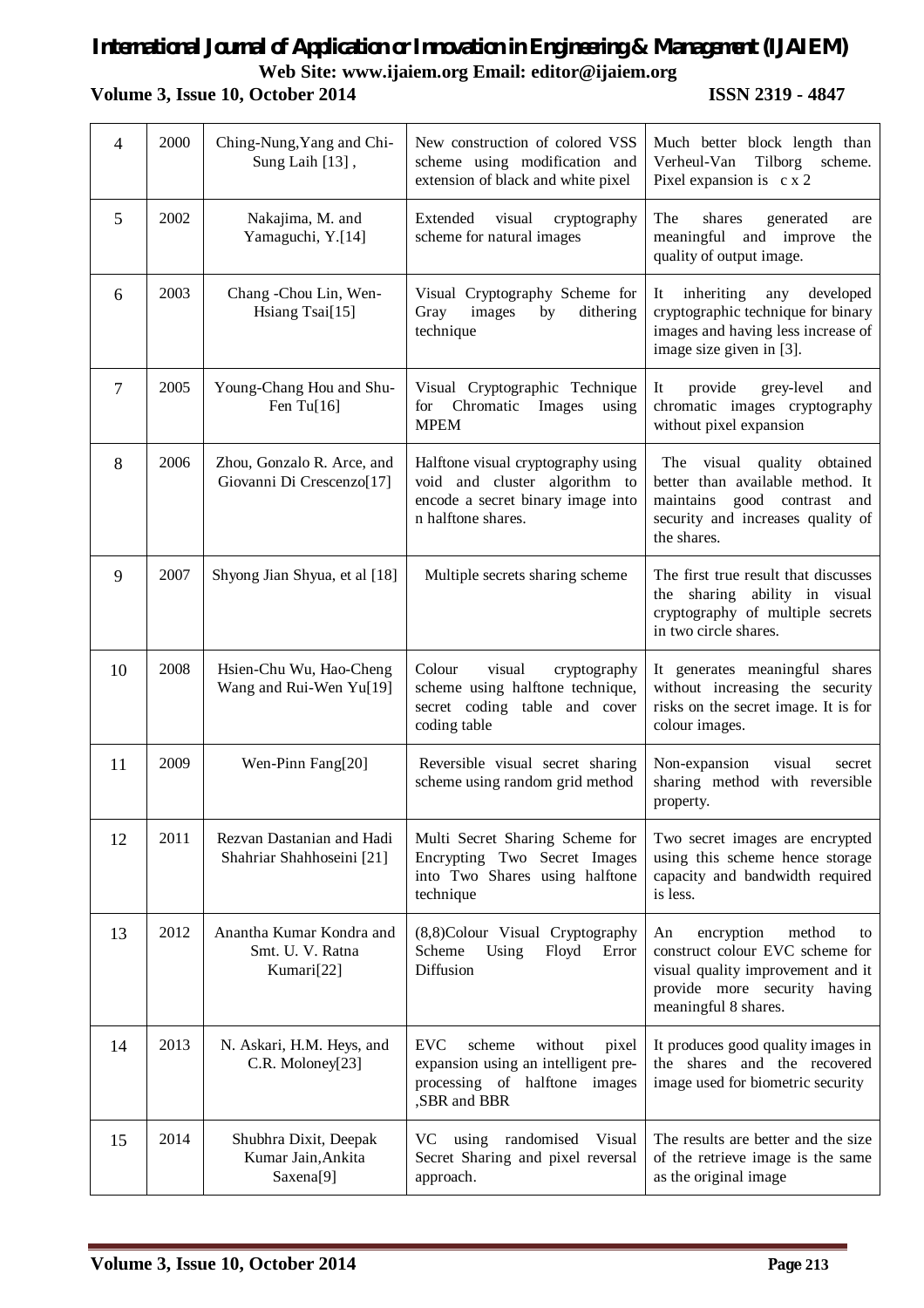# *International Journal of Application or Innovation in Engineering & Management (IJAIEM)* **Web Site: www.ijaiem.org Email: editor@ijaiem.org**

# **Volume 3, Issue 10, October 2014 ISSN 2319 - 4847**

# **3.PROPOSED METHODOLOGY**

Proposed methodology has been divided into 2 phases.

#### **3.1 IMAGE ENCRYPTION**

In this phase, an image will be encrypted in five steps. In the first step an input image will be selected. The selected image must be RGB Image. In second step red, green and blue channels are separated from an input image. After each channel is further encrypted into 8 shares in third step. This encryption will depend on key Used. As each channel is divided into 8 shares total 24 shares are obtained. These 8 shares of an each channel then further compress to 3 shares. As compression is performed on each channel output of 9 shares is obtained at step four. Compress these 9 shares to 3 Shares and finally compress 3 shares to one final encrypted image.

#### **3.2 IMAGE DECRYPTION**

Proposed image decryption method work exactly opposite as that of the encryption phase. In first step select an encrypted image. It must be RGB Image. After that separate red, green and blue channels from an encrypted Image. Create 3 Shares from each channel. From these 3 shares 9 encrypted images will be obtained as an output .In step 4 creates 8 shares from previous 9 shares for each channel. From 8 shares each of step 4, Create 3 Shares (i.e red, green and Blue each).Finally Compress last step images to plain Image (Decrypted Image).

# **4.CONCLUSION AND FUTURE SCOPE**

Currently, many new schemes are introducing in the field of Visual Cryptography. Some of the schemes are discussed in this paper. The concept of secret sharing was given by Moni Naor and Adi Shamir and many techniques were implemented by extending that concept. Every methodology has advantages and disadvantages regarding pixel expansion, complexity, number of share generated, type of share generated. In future this technique can be implemented for 3dimensional images.

# **REFERENCES**

- [1] Quist-Aphetsi kester, Laurent nana,Anca Christine Pascu,,"A Novel Cryptographic Encryption Technique of Video Images using Quantum Cryptography for satellite Communication,"978-1 -4799-3067-8/13 ©2013 IEEE.
- [2] Roberto De Prisco and Alfredo De Santis,"On the Relation of Random Grid and Deterministic Visual Cryptography, '' Transactions On Information Forensics And Security, Vol. 9, No. 4, April 2014 IEEE.
- [3] Biswapati lana, Madhumita Mallick, Partha Chowdhuri, Shyamal Kumar Mondal,"Cheating Prevention in Visual Cryptography using Steganographic Scheme," 978-1-4799-2900-9/14/\$31.00 ©2014 IEEE.
- [4] K Ching-Nung Yang and Dao-Shun Wang, "Property Analysis of XOR-Based Visual Cryptography,'' Transactions On Circuits And Systems For Video Technology, Vol. 24, No. 2, February 2014 IEEE.
- [5] Adi Shamir,"How to share a secret,"ACM N0014-76-C-0366, vol. 22, Novembber 1979.
- [6] Ming Sun Fu, Oscar C. Au, " Joint Visual Cryptographyand Watermarking," 0-7803-8603-5/04©2004 IEEE.
- [7] Vinay Rishiwal and Ashutosh Gupta, "An Efficient Secret Image Sharing Scheme,'' World Applied Programming, Vol (2), Issue (1), January 2012. 42-48.
- [8] Naor, M. and Shamir, A.,"Visual cryptography,"In Proc. Eurocrypt 94, Perugia, Italy, May 912, LNCS 950, pp. 112.,2010, Springer Verlag.
- [9] Shubhra Dixit,Deepak Kumar Jain, and Ankita Saxena, "An Approach for Secret Sharing Using Randomised Visual Secret Sharing,'' 2014 Fourth International Conference on Communication Systems and Network Technologies 978-1-4799-3070-8/14 \$31.00 © 2014 IEEE.
- [10] Subhash Chand Bunker, Mayur Barasa and Aparajita Ojha, Linear Equation Based Visual Secret Sharing Scheme,'' 978-1-4799-2572-8/14/\$31.00c 2014 IEEE .
- [11] Giuseppe Ateniese ,Carlo Blundo and Alfredo De Santis, Visual Cryptography for General Access Structures, information and computation 129, 86106 (1996), article no. 0076.
- [12] E. Verheul and H. V. Tilborg, "Constructions And Properties Of K Out Of N Visual Secret Sharing Schemes," Designs, Codes and Cryptography, 11(2) , pp.179–196, 1997.
- [13] C. Yang and C. Laih, "New Colored Visual Secret Sharing Schemes," Designs, Codes and cryptography, 20, pp. 325–335, 2000.
- [14] Mizuho Nakajima and Yasushi Yamaguchi, "Extended Visual Cryptography For Natural Images,'' Journal of WSCG. v10 i2. 303-310,2002.
- [15] Chang-Chou Lin and Wen-Hsiang Tsai, "Visual cryptography for gray-level images by dithering techniques," 0167-8655/03/\$ - see front matter 2003 Elsevier Science B.V.
- [16] Young-Chang Hou and Shu-Fen Tu, "A Visual Cryptographic Technique for Chromatic Images Using Multi-pixel Encoding Method," Journal of Research and Practice in Information Technology, Vol. 37, No. 2, May 2005.
- [17] Z. Zhou, G. R Arce, and G. Di Crescenzo, "Halftone Visual Cryptography," in Proc. of IEEE International Conference on Image Processing,Barcelona, Spain, VOL. 15, NO. 8, August 2006.